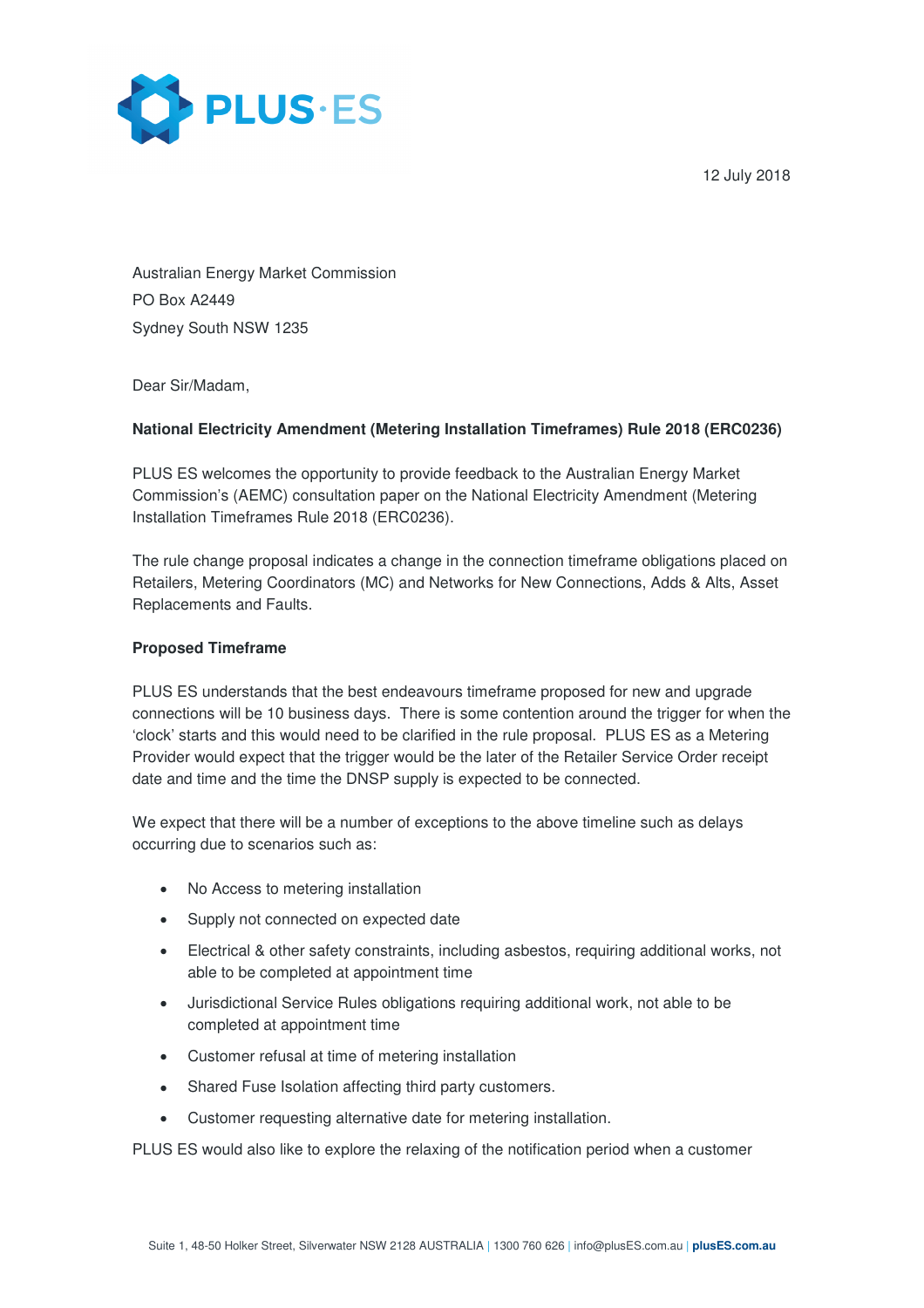

elects a date that would fall within the strict notification period (4 business days) to allow the installation of metering at a time that the two parties have agreed is suitable. Similarly, where the customer negotiates a date in advance with a Retailer that suits their circumstances, the elapsed time should not be taken as a breach of the timeframes.

PLUS ES would also like to explore the concept of an "MC Planned Interruption" where, for the purpose of installing metering equipment, the MC would be allowed NMI discovery rights to identify third party customers that would be affected by the operation of a shared fuse and be allowed to negotiate temporary supply interruptions with the third party customers. The aim of this change would be to facilitate more efficient and timely installation of metering equipment, predominantly in multi-occupancy circumstances, by avoiding the extra step of employing a "Network Planned Interruption".

## **Planned Interruption Notification to Customer (PIC)**

The PIC process must be considered in this rule change in line with any enforced connection timeframes. PLUS ES would encourage all Retailers to either utilize electronic media to deliver a PIC or use customer recording in the event that a customer has initiated the meter exchange to reduce to time to serve.

#### **Meter Malfunctions**

A longer timeframe appears more suitable to respond to Meter Malfunctions given the nature of the situation. An extension from 10 days to 20 days appears reasonable although, again, the 'clock' start trigger must be clearly defined. PLUS ES would encourage this extension, most advantageous in circumstances where market parties are changing. This occurs predominantly in response to the failure of a Type 5 or 6 metering installation where the DNSP raises an Meter Fault Notification (MFN) and the time taken for market transactions to complete preclude the possibility of completing the work within a 10-day window.

#### **Notification of Supply Service Works**

It appears that a large number of complaints have stemmed from customers being left without supply in some networks although this situation may have eased recently. A rule change to require Networks to notify MPs of Supply Service Works via a defined mechanism would greatly assist in this area and set customer expectations. PLUS ES would support the provision of this notification.

#### **Removal of Planned Interruption Notices for Large Customers**

As PLUS ES has been servicing the large customer market for many years, we would support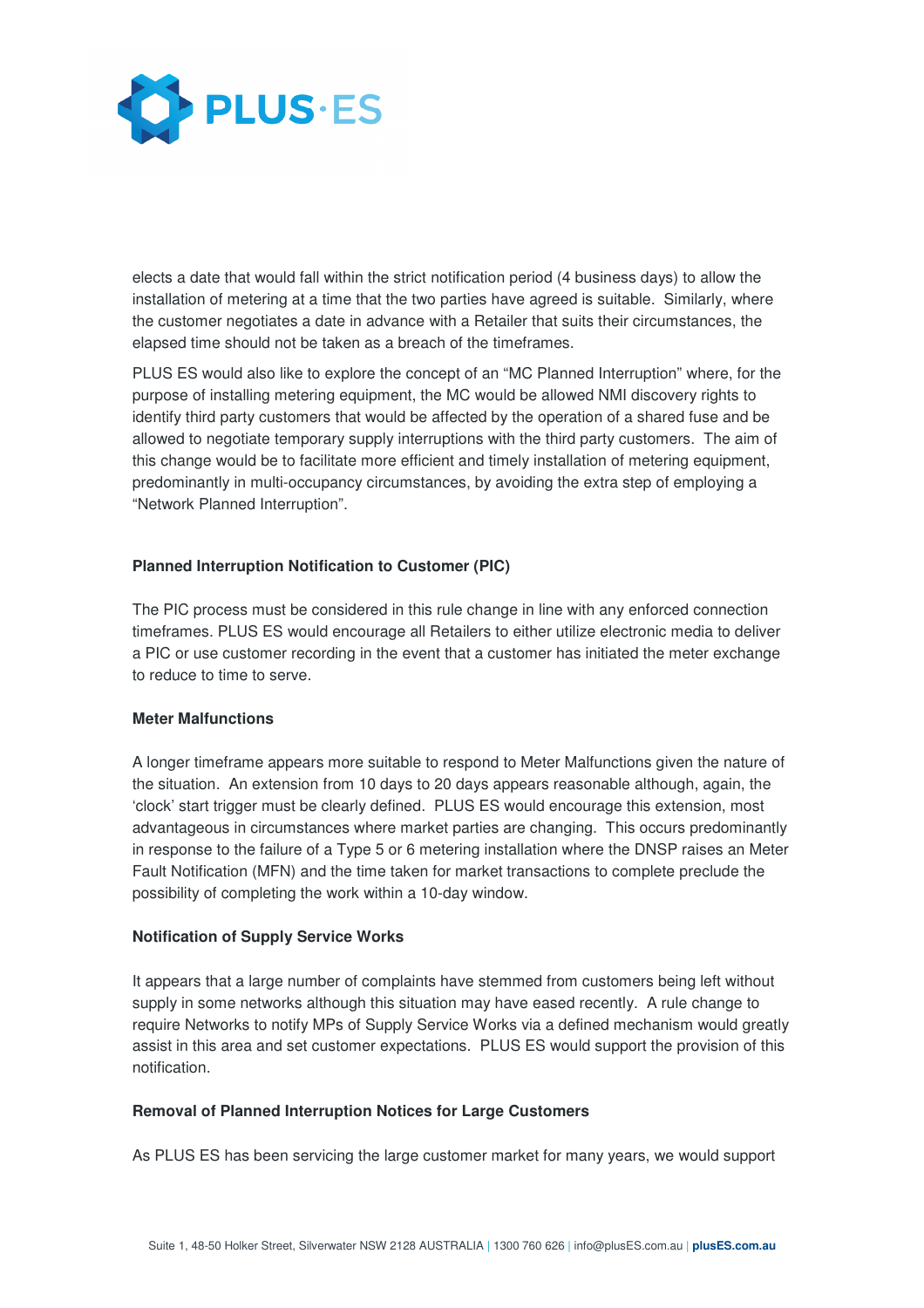

the rule change to rule 59C of the NERR to relax the requirement for a large customer site to be notified of planned interruptions for circumstances where electricity supply does not need to be isolated. As noted, many of our large customers are CT connected which allows the majority of metering work to be completed without resulting in a supply interruption to the customer.

The paper posed a number of questions. Please see the more specific feedback from PLUS ES in Attachment 1 to this letter.

PLUS ES would welcome any further discussion in relation to this submission. If you have any questions or wish for further discussion, please contact Linda Brackenbury on 02 4035 6933 or at Linda.Brackenbury@pluses.com.au.

Sincerely,

**Jason Clark**  EGM - PLUS ES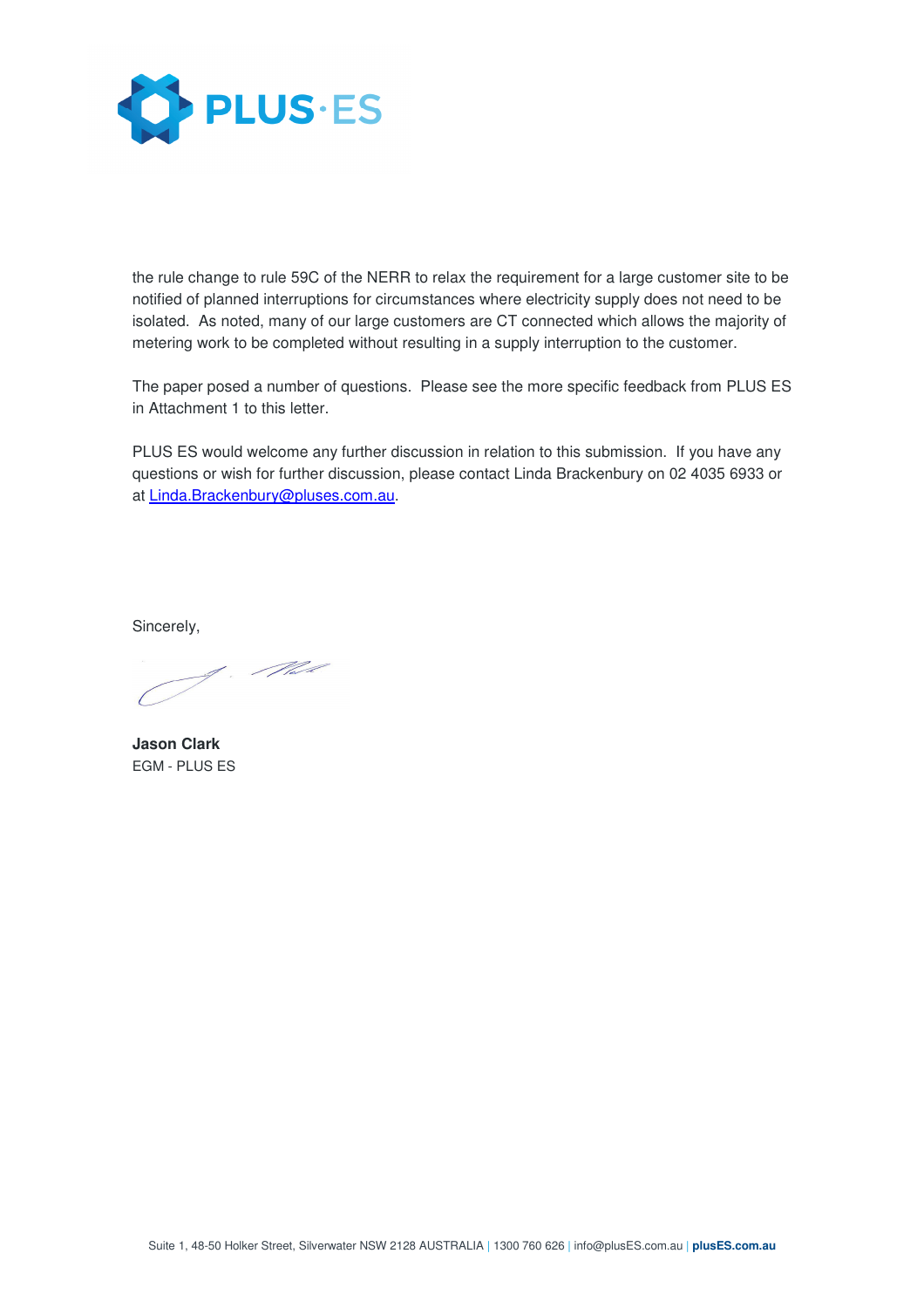

# Attachment 1: Stakeholder feedback

| <b>Questions</b>                                            |                                                                                                                                                       | <b>Feedback</b>                                                                                                                                                                                                                                                                                                                                                                                                                                                                                                                                                                                                                                       |  |
|-------------------------------------------------------------|-------------------------------------------------------------------------------------------------------------------------------------------------------|-------------------------------------------------------------------------------------------------------------------------------------------------------------------------------------------------------------------------------------------------------------------------------------------------------------------------------------------------------------------------------------------------------------------------------------------------------------------------------------------------------------------------------------------------------------------------------------------------------------------------------------------------------|--|
| Question 1 - Requirements for meter installation timeframes |                                                                                                                                                       |                                                                                                                                                                                                                                                                                                                                                                                                                                                                                                                                                                                                                                                       |  |
| 1.                                                          | What are the benefits to customers of<br>imposing installation timeframes in new<br>and replacement situations?                                       | Introducing a best endeavours installation<br>timeframe into the Rules will provide customers<br>with greater certainty as to when they can<br>reasonably expect a meter to be installed.                                                                                                                                                                                                                                                                                                                                                                                                                                                             |  |
| 2.                                                          | What are the expected costs of<br>imposing installation timeframes?                                                                                   | A 10 business day timeframe, coupled with<br>exclusions associated with delays outside the<br>control of the installer, is typical of existing Retailer<br>KPIs. In this case, PLUS ES expect cost impacts to be<br>minimal contingent on these reasonable exclusions<br>being included in the ruling. Examples of the typical<br>exclusions are detailed in the accompanying letter.<br>Where the exclusions apply, the associated service<br>order should be removed from timeframe<br>obligation or at least allow the suspension of the<br>clock, only to restart where the conditions that led<br>to the original suspension have been resolved. |  |
| 3.                                                          | Should there be different requirements<br>for different types of installations and<br>why?                                                            | PLUS ES recommend that this Rule change is<br>specifically applied to customer initiated metering<br>service works. Services that related to<br>malfunctioning meters (see below), Retailer Led<br>Deployments and Mass Asset Replacements<br>initiated by meter family failures, should be<br>excluded or considered separately. Special<br>consideration should be given in the Rules to sites<br>in rural/regional areas where the timeframes may<br>need extension.                                                                                                                                                                               |  |
| 4.                                                          | Should the current timeframes in the<br>NER for the replacements of<br>malfunctioning meters be amended? If<br>so, what is the appropriate timeframe? | PLUS ES agree with the 20 business day timeframe<br>from MC nomination proposed by the AEC i.e. an<br>increase from 10 business days to 20 business days.<br>A 20 business day timeframe is reasonable as it<br>allows time for the additional processes introduced<br>by PoC e.g. the new MC/MP role nomination<br>requirements not present when the LNSP managed<br>the process end to end.                                                                                                                                                                                                                                                         |  |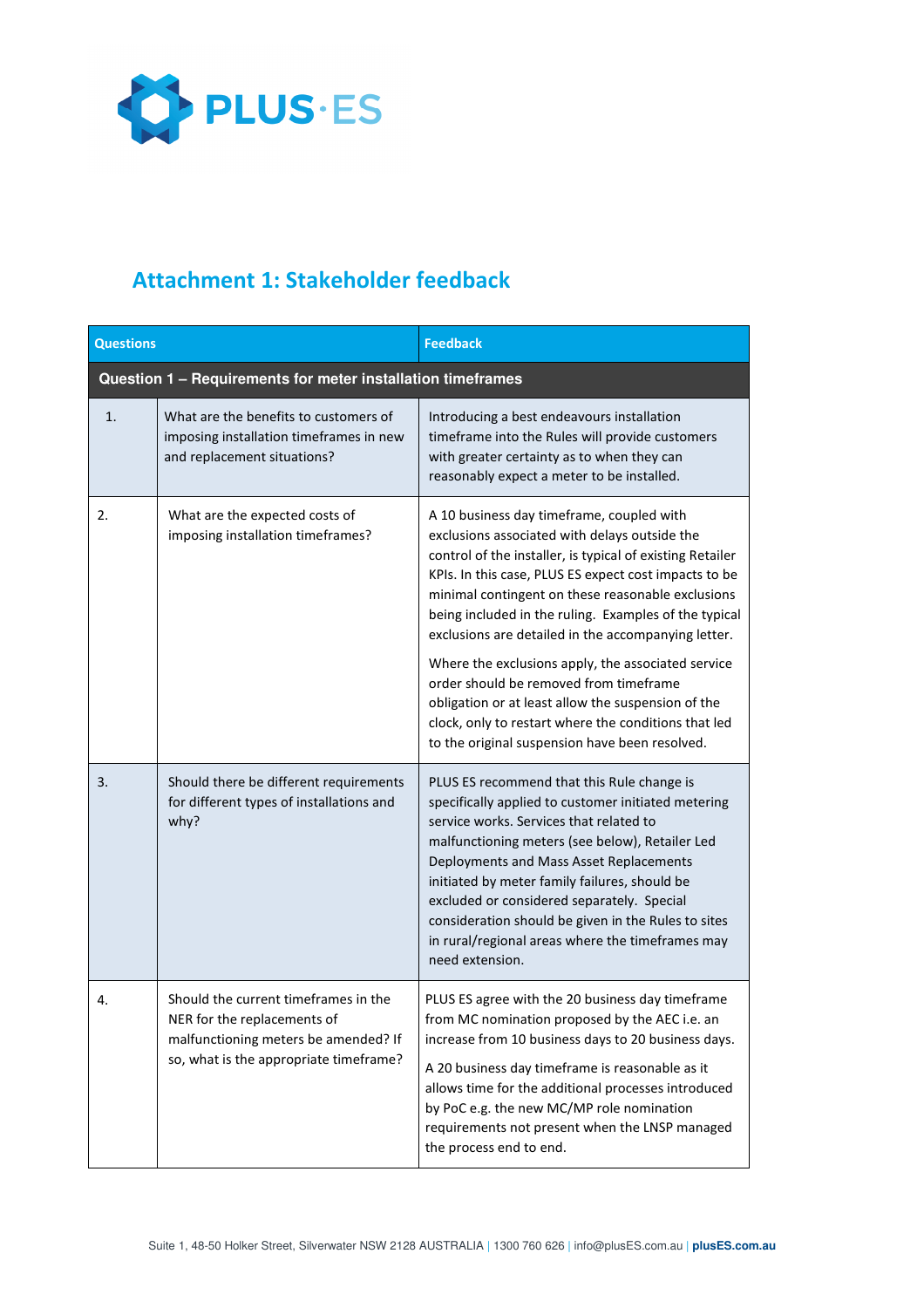

| <b>Questions</b>                                                          |                                                                                                                                                                                                                                                                                                                                                      | <b>Feedback</b>                                                                                                                                                                                                                                                                                                                                                                                                                                                                                                                                                                                                                                                                                         |  |  |
|---------------------------------------------------------------------------|------------------------------------------------------------------------------------------------------------------------------------------------------------------------------------------------------------------------------------------------------------------------------------------------------------------------------------------------------|---------------------------------------------------------------------------------------------------------------------------------------------------------------------------------------------------------------------------------------------------------------------------------------------------------------------------------------------------------------------------------------------------------------------------------------------------------------------------------------------------------------------------------------------------------------------------------------------------------------------------------------------------------------------------------------------------------|--|--|
| 5.                                                                        | If a timeframe was imposed for new and<br>replacement situations, at what point<br>should the 'clock' start? That is to say,<br>what preconditions would need to be<br>met before the relevant timeframe<br>should commence for each of the<br>different types of installation scenarios?                                                            | Preconditions should include:<br>Customer has provided consent to meter the site in<br>the 10 business day timeframe i.e. the meter service<br>works is customer initiated.<br>Customer has arranged an appointment where the<br>customer requires the job to be completed on a<br>specific date/time<br>The MC/MP has received notification of the<br>completion of Supply Service Works where<br>applicable.                                                                                                                                                                                                                                                                                          |  |  |
| Question 2 - Potential measures to improve the meter installation process |                                                                                                                                                                                                                                                                                                                                                      |                                                                                                                                                                                                                                                                                                                                                                                                                                                                                                                                                                                                                                                                                                         |  |  |
| 1.                                                                        | For each of the options to minimise<br>process timeframes above (planned<br>interruption notices and the customer<br>notification process):                                                                                                                                                                                                          |                                                                                                                                                                                                                                                                                                                                                                                                                                                                                                                                                                                                                                                                                                         |  |  |
| (a)                                                                       | What are the benefits of the proposal?                                                                                                                                                                                                                                                                                                               | As per Q1, point 1                                                                                                                                                                                                                                                                                                                                                                                                                                                                                                                                                                                                                                                                                      |  |  |
| (b)                                                                       | What costs and risks for participants and<br>consumers would be involved in<br>implementing the proposal? How these<br>costs and risks could be managed, for<br>example through limitations in the NER<br>on the circumstances in which: planned<br>interruption timeframes could be<br>reduced; or new meter deployment<br>notices could be waived? | PLUS ES supports the AEC's proposed amendments<br>to the existing the Planned Interruption Notifications<br>to the Customer (Rule 59C). In the case where the<br>customer has initiated the metering service works or<br>has requested a new time directly with the MP (ie<br>rescheduled), then the 4 business days notification<br>period should not apply. The original customer<br>notification of at least 4 business days should still<br>apply.<br>PLUS ES suggest that the Planned Interruption<br>Notification to the Network (Rule 99A) must also be<br>considered. For example, in order that the Network<br>can account for outages, is same day notification to<br>the Network acceptable. |  |  |
| (c)                                                                       | Is there any new information that is now<br>available following implementation of<br>the competition in metering rules that<br>should change how the Commission<br>considered these issues in the final rule                                                                                                                                         | PLUS ES suggest that the MC be allowed NMI<br>discovery rights to identify third party customers<br>that would be affected by the operation of a shared<br>fuse and be allowed to negotiate temporary supply<br>interruptions with the third party customers. The<br>aim of this change would be to facilitate more                                                                                                                                                                                                                                                                                                                                                                                     |  |  |